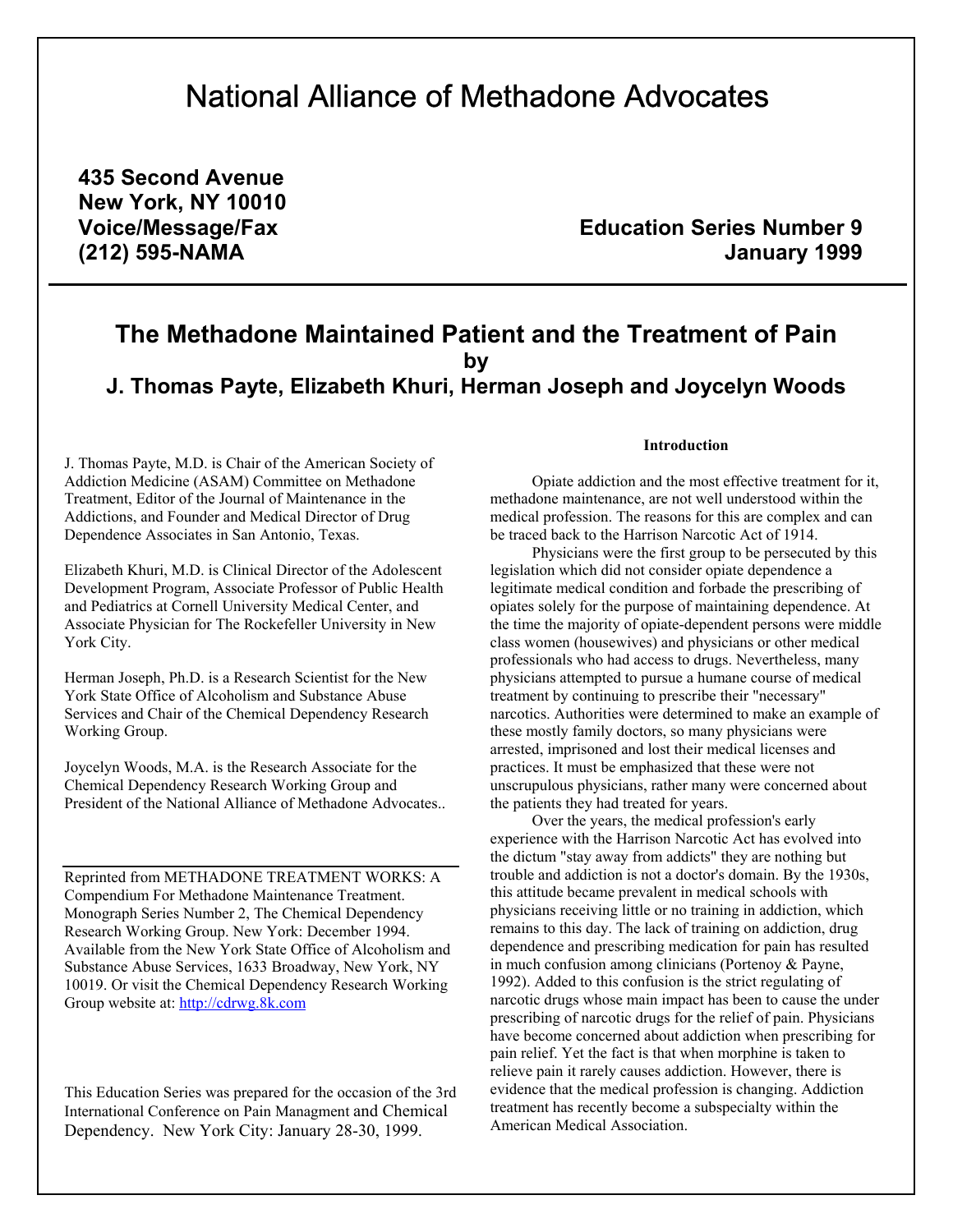The unwarranted fear of addicts and the fear of prescribing opioid analgesics has been given a name, addictophobia. The education of physicians in the pharmacology of opioids and their ability to relieve pain, along with training in the basics of addiction, will help eliminate these attitudes. However, belief that addiction is a behavioral problem will no doubt persist until the biological causes are discovered and understood.

#### **Clarifying Terminology**

Tolerance is a pharmacologic property of all opioid drugs and is characterized by the need for increasing doses in order to maintain the original effects (Jaffe, 1985). Tolerance to the reinforcing effects of opioids, and the need to increase the dose in order to maintain the initial effects, is considered an important aspect of addiction. The belief that tolerance will develop to the analgesic effects of opiates in the opiate-naive patient and thus interfere with analgesic efficacy continues despite evidence to the contrary (World Health Organization, 1969). Studies have demonstrated that tolerance to the analgesic effects of opiates occurs only in patients with chronic and worsening pain (Foley, 1985; Twycross, 1983). Patients treated for prolonged periods with opiate drugs for nonmalignant pain fail to demonstrate the need for escalating doses in order to achieve pain relief (Portenoy & Foley, 1986; Portenoy, 1989).

Physical dependence is also a pharmacologic property and is defined solely by the abstinence syndrome or what is more commonly known as withdrawal (Jaffe, 1985). Much of the misunderstanding about physical dependence and addiction occurs because these terms are often erroneously used for one another. Physical dependence is a pharmacological property of all opioid drugs, as is tolerance while addiction is identified based on psychological or behavioral manifestations of the underlying disease.

Narcotic addiction as we know it, is characterized by drug craving, compulsive use, deviant behaviors and most commonly relapse after withdrawal from the drug. It is interesting to note that methadone has a significantly lower potential for abuse than heroin, morphine, etc., based on its slow onset of action with a relative lack of reinforcing effects. The term drug abuse is used to define any compulsive drugtaking behavior that is not within accepted societal or cultural mores. However, experts in the field are beginning to use this term less because of the moral implications, and prefer to use the term "drug use" in its place. It must be stressed that the behavior associated with compulsive drug taking is quite different from the behavior of a patient with a history of illicit drug use who requests medication to relieve pain.

It must be emphasized that it is unjustified for physicians to be reluctant to prescribe a sufficient dose of medication in order to relieve pain. Since medically caused addiction to opiates rarely occurs, their application to relieve pain should be pursued aggressively and early in order to promote health and healing. Furthermore, it is illogical for physicians to under prescribe opiate analgesics for patients suffering with the pain of terminal cancer or any other fatal condition for fear of addicting them. For these patients the focus should be on relieving the pain of the disease and dying and thus allowing

them to live out their final days with their family and in comfort.

#### **The Opiate-Dependent Person and Pain**

Methadone patients who are hospitalized with acute or chronic pain conditions are at high risk for receiving inadequate medication for relief of pain. There are several major reasons for this. First, many health professionals incorrectly believe that methadone patients will obtain pain relief from the methadone. Secondly, attitudes of the medical staff about illicit drug use may overwhelm the need to provide adequate pain relief and complaints from the patient are perceived as manipulations to receive opioids for other than pain relief. Another potential factor for under treatment is the failure of the medical staff to recognize the potential for tolerance in methadone-maintained patients. The result is that a large majority of methadone patients who have needed medication for pain relief did not receive an adequate dosage, or even any at all. As former drug users methadone patients often perceive the medical profession as unsympathetic and prejudiced based on earlier experiences. The rehabilitated methadone patient very often continues to be excluded by those responsible to provide comfort and relief. Whatever factors may contribute to the under treatment of methadone patients the end result is the undermining of the therapeutic alliance.

Some clinicians incorrectly assume that the methadonemaintained patient has no need for pain relief. Patients maintained on methadone have developed a tolerance or resistance to the narcotic, analgesic (pain killing) and tranquilizing properties of methadone. Consequently, they feel pain to the same degree as persons who are not maintained on methadone and need adequate doses of morphine or other narcotics to relieve acute and chronic episodes of pain.

These authors know of no studies that have evaluated the effects of tolerance and its potential in reducing the efficacy of analgesics (Portenoy & Payne, 1992). Several studies have found that the usual regimen used to provide pain relief for the non opiate tolerant patient can also be used to treat those maintained on methadone (Kantor, Cantor & Tom, 1980; Rubenstein, Spior, & Wolff, 1976). However, these studies did not assess directly the relief of pain, or evaluate the role of tolerance in achieving analgesia (Sawe, Hansen, Ginman et al, 1980). Since these factors were not considered these authors encourage clinicians to evaluate dosage in consultation with the patient in order to ascertain that adequate analgesia has been achieved for proper healing and health of the patient.

Some methadone patients who have been hospitalized for surgery have reported that their methadone doses were lowered in the hospital and as a result they experienced withdrawal symptoms while hospitalized (National Alliance of Methadone Advocates, Inc., 1994). Other reports have been received that some patients were even told to detoxify from methadone prior to surgery since it is incorrectly believed that methadone may interfere with analgesia or their health condition (Payte, 1994). In summary it must be emphasized that the opiate-dependent patient must be treated with the same dignity and respect as any other patient. When treated humanely and with compassion the opiate-dependent patient is no more difficult to treat than non dependent patients,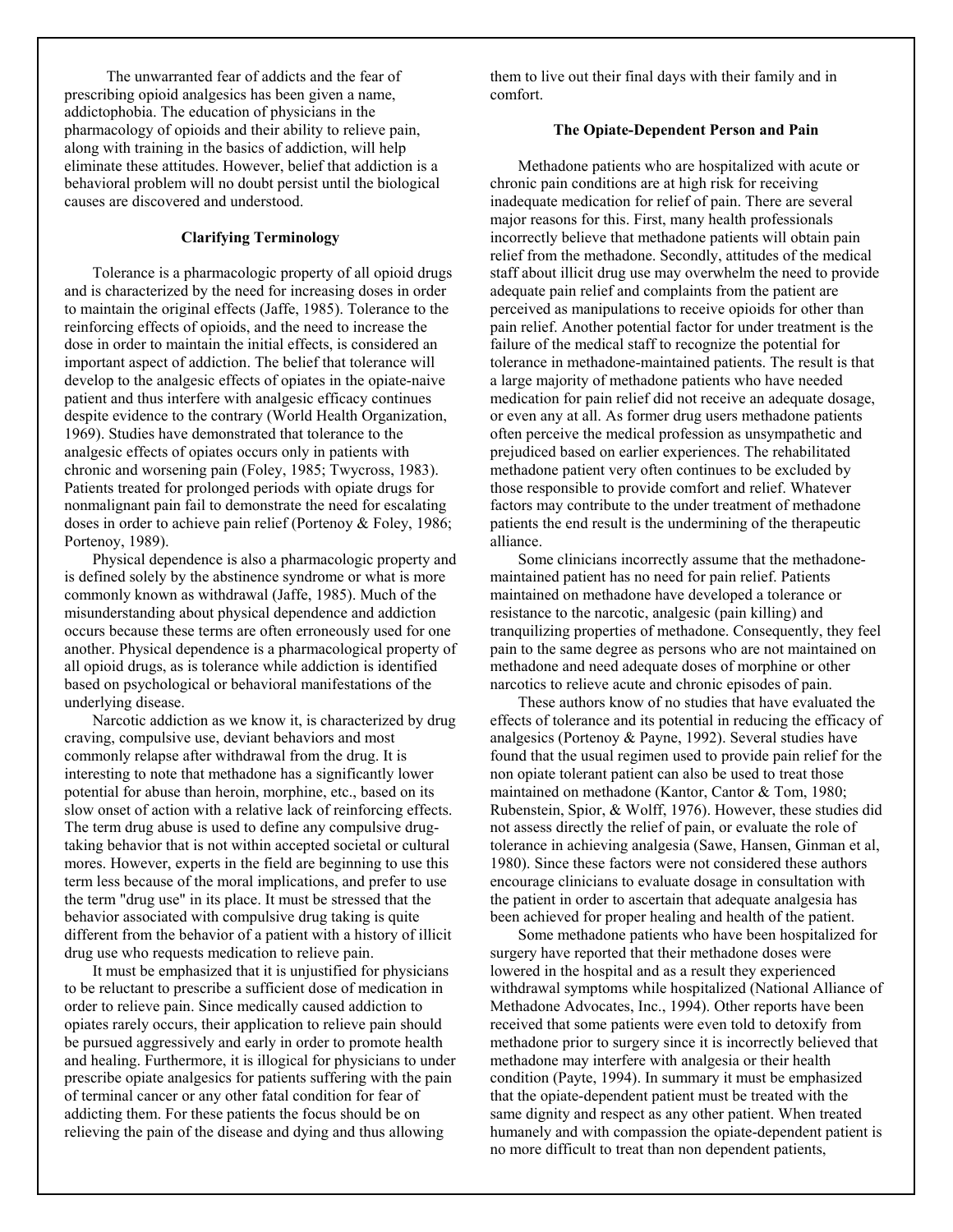although they may be a little more distinctive than the ordinary patient.

#### **Protocols for Pain Relief**

Methadone patients or opiate dependent individuals should never be given mixed opiate agonist/antagonist drugs as this will precipitate the abstinence syndrome and can cause serious problems. Commonly used drugs in this class include Talwin, Nubain and Stadol.

The methadone-maintained patient is easily treated for chronic pain. Physicians need not be concerned with those methadone patients maintained on a blockade dose of 80 mg/day or greater to feel any euphoric effects from shortacting narcotics (Dole, Nyswander & Kreek, 1966). The methadone will block it. Even lower doses of methadone will produce a partial blockade effect. It must be emphasized that in order to produce adequate analgesia in methadone patients short acting narcotics may have to be prescribed in higher doses and greater frequency than that needed for the opiate naive patient. Since, methadone patients at a blockade dose are protected from respiratory depression so the concern of the physician should be to achieve satisfactory analgesia.

Usually a sensitivity to narcotics can be determined through an interview with the patient and in these cases the initial dose of pain medication can be given in small increments while observing the patient until analgesia is achieved. Treating the methadone patient for pain on a blockade dose is easier than the patient whose dose only provides a partial blockade. Inadequate pain relief may result in the former illicit drug user to seek additional drugs for the relief of pain, thus placing them at a great risk of relapse. Illicit heroin and cocaine are readily available in urban and rural locales and therefore easy to obtain for hospitalized patients in pain.

#### **Fears of Patients with a History of Illicit Drug Use**

Many former illicit drug users may be fearful of losing control and thus refuse any analgesia. First and foremost their request for no pain medication should be respected. However, in some patients eventually pain may overcome this fear and a request for pain medication may be made. Before this point is reached the clinician should discuss and make clear all the issues with the patient. Methadone patients receiving a blockade dose should be assured that their daily dose of methadone will block any euphoric effects of the drug and that analgesics will only produce relief of pain. Methadone patients on lower doses can similarly be advised of a partial blockade and that in all probability they will feel very little euphoria, if any at all from pain medication. Furthermore it should always be emphasized that analgesia for acute pain will probably only be necessary for a short time and that relief of pain is essential for a quick and healthy recovery. Some methadone patients may fear that their maintenance dose will have to be increased. Again these patients should be reassured that this problem has been studied and that an increase in their maintenance dose will not be necessary (Kantor, Cantor & Tom, 1980). Ultimately, the final decision should always rest with the patient, and the attending physician should make sure that these requests are respected.

There are several regimens that can be used with the methadone-maintained patient. None of these protocols have been demonstrated to be superior to the others, and physicians should rely on their own experience and observation, as well as listening to the patient. A common protocol and probably the easiest, is to continue the base line maintenance dose of methadone and supplement it with intermittent increments of a shorter-acting narcotic. Opiate-dependent individuals will metabolize narcotic analgesics faster and can rapidly develop tolerance to the analgesic effects of a short-acting narcotic and will probably require an increased dose and a more frequent dosing schedule (Kreek, 1983). The best advise to follow is that of the late Dr. Marie Nyswander who taught physicians to "listen to the patient."

Other regimens are somewhat problematic, but may be useful for some instances. One strategy is to increase dose of the long-acting narcotic, namely methadone, until the desired pain relief is achieved. In order to produce a sustained analgesia with methadone for a non opioid dependent patient, at least three doses per day are required. There is no advantage in using methadone for analgesia since the analgesic duration only lasts about four to six hours (Sawe, Hansen, Ginman et al, 1981). Methadone-maintained patients will quickly develop tolerance to the analgesic effects of methadone making this method only useful for short periods, if at all (Selwyn, 1992).

A final method is to completely abandon the longacting narcotic methadone and institute a regimen to completely meet the needs of the patient's pain relief. Again another problem arises since short-acting opioids will probably be metabolized quicker in patients with a history of opioid drug use. They will rapidly metabolize short-acting opioids and develop tolerance to the analgesic properties faster thus making it difficult to achieve a maintenance dosage without development of some symptoms of the abstinence syndrome (Kreek, 1983).

Should these later two protocols be utilized and a problem occurs, such as the patient experiencing the beginning symptoms of the abstinence syndrome or analgesia is not achieved, the patient may perceive that they are being used to experiment on. No matter how erroneous this belief may be this attitude will undermine the ability to have a good therapeutic relationship with the patient. Persons with a history of drug use, as mentioned previously, have often had very bad experiences with the medical profession making them suspicious towards any clinician. Overcoming these attitudes is the art of medicine and they can be if the patient is treated with honesty, sincerity and dignity. Should it be necessary to choose any regimen that will either increase or decrease the maintenance dose of methadone it should be done in consultation with the physician treating the patient for their drug dependence.

#### **Intramuscular Administration of Methadone**

For some conditions, especially abdominal surgery the methadone-maintained patient may need their medication administered via intra muscular (IM) injection. There is the illogical belief by physicians that methadone administered this way is stronger while in fact, "30 mg is 30 mg." Many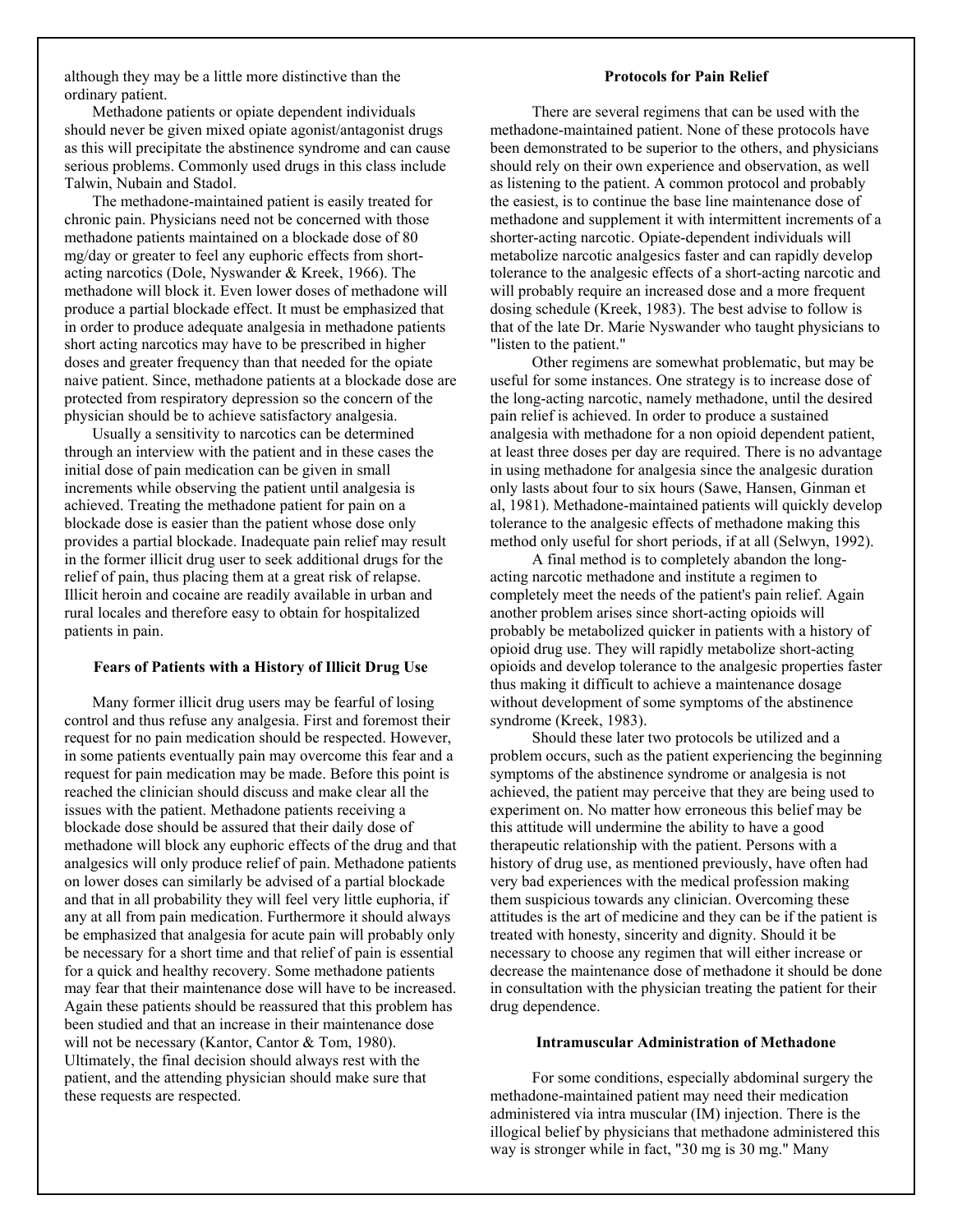hospitalized methadone patients requiring IM administration have reported that their daily dose was cut in half. This places these methadone patients at a distinct disadvantage. Methadone-maintained patients not receiving a blockade dose and especially those receiving 40 mg/day or less will begin to experience symptoms of the abstinence syndrome and will probably experience immediate discomfort within the 24-hour period. If these patients also require pain medication they will be experiencing pain and withdrawal symptoms simultaneously. Methadone patients on a blockade dose of 80 mg/day or greater will probably not experience any initial discomfort when their usual methadone dose is cut in half because it is administered IM, at least for awhile. As their methadone blood levels slowly drop these patients, formerly receiving a blockade dose of methadone (80 mg/day or more), are no longer protected against respiratory depression and, more importantly, the lower methadone dose of 40 mg/day may only partially block any euphoric effects of an opioid administered for relief of pain.

Perhaps the most cautious strategy when administering methadone IM is to administer half in the morning and half in the evening. Perhaps this is where the confusion began regarding the halving of the dose. A few methadone patients who are not taking a blockade dose above 80 mg/day and who are sensitive to methadone may experience an initial sedation when their medication is administered IM. It must be emphasized that every effort should be made to maintain a methadone patient on their usual maintenance dose which was prescribed by a physician experienced in addiction treatment. The methadone patient will be reassured if his maintenance dose is maintained promoting a therapeutic relationship and a healthy outcome. Many physicians are concerned about the unusually high doses required for methadone maintenance: doses that would normally cause respiratory depression and possibly even death in the non opiate tolerant patient. However, it cannot be over emphasized that doses over 80 mg/day are necessary for methadone to be effective and adequate in blocking drug craving and hunger. Once drug craving is controlled with an effective dose the methadone patient can live a relatively normal and stable life.

#### **AIDS and Pain Management**

The care of patients who have a history of illicit drug use and are infected with HIV are of critical relevance when considering pain management. The complexity of the issues in treating these patients requires that the first step in their management should be a comprehensive assessment. First and foremost, all attempts should be made to obtain proper treatment for the illicit drug use. Clinicians not knowledgeable in addiction treatment should seek professional expertise when treating patients who are drug users. This will avoid acting-out behavior. Every effort should be made to assure these patients that an adequate maintenance dose of methadone will be given to them while they are hospitalized. Pain management for these patients may be difficult and require a greater frequency of monitoring. The use of a written contract which is kept in the medical record and defines the regimen and explicitly states the responsibilities of both the patient and the physician may be helpful in treating these patients.

Included in the contract should be the responsibilities of the patient after they are discharged from the hospital. The contract should have the methods used to renew prescriptions and the response to lost or stolen medication. One way to handle the problem of lost or stolen medication is to advise the patient in the contract that should this occur it will have to be reported to the police. The police report will have to be presented and placed in the patient's record before any replacement medication can be prescribed. Furthermore, it should be emphasized to the patient that medication will be replaced "only" once and therefore should only be used if the medication is truly lost or stolen. For patients who are not hospitalized or do not have a place to secure pain medication more creative protocols may have to be used. Certainly, one method is to only prescribe pain medication one day at a time. Such an arrangement could be made with a local pharmacy.

#### **Summary**

The methadone-maintained patient experiences normal pain and therefore needs adequate analgesic medication to relieve pain. At a blockade dose of 80 mg/day the methadonemaintained patient is protected from respiratory depression and will not experience drug craving or hunger or any euphoric effects of any short-acting opiates prescribed for relief of pain. Clinicians should not feel apprehensive about the large doses prescribed to methadone patients to treat drug dependence. Methadone will not interfere with the prescribing of opiates for analgesia. Detoxifying from methadone or any opiate is not recommended and can temporarily effect the health of the maintained individual. Perhaps the easiest protocol for pain management of the methadone patient is to prescribe adequate short-acting opiates while maintaining the maintenance dose of methadone. If it is necessary to change the maintenance dose of methadone it should be done in consultation with the patient and the clinician who is treating the patient for their drug dependence. If reasonable conditions of pain management are followed the methadone patient should be no different than any other patient treated for acute or chronic pain.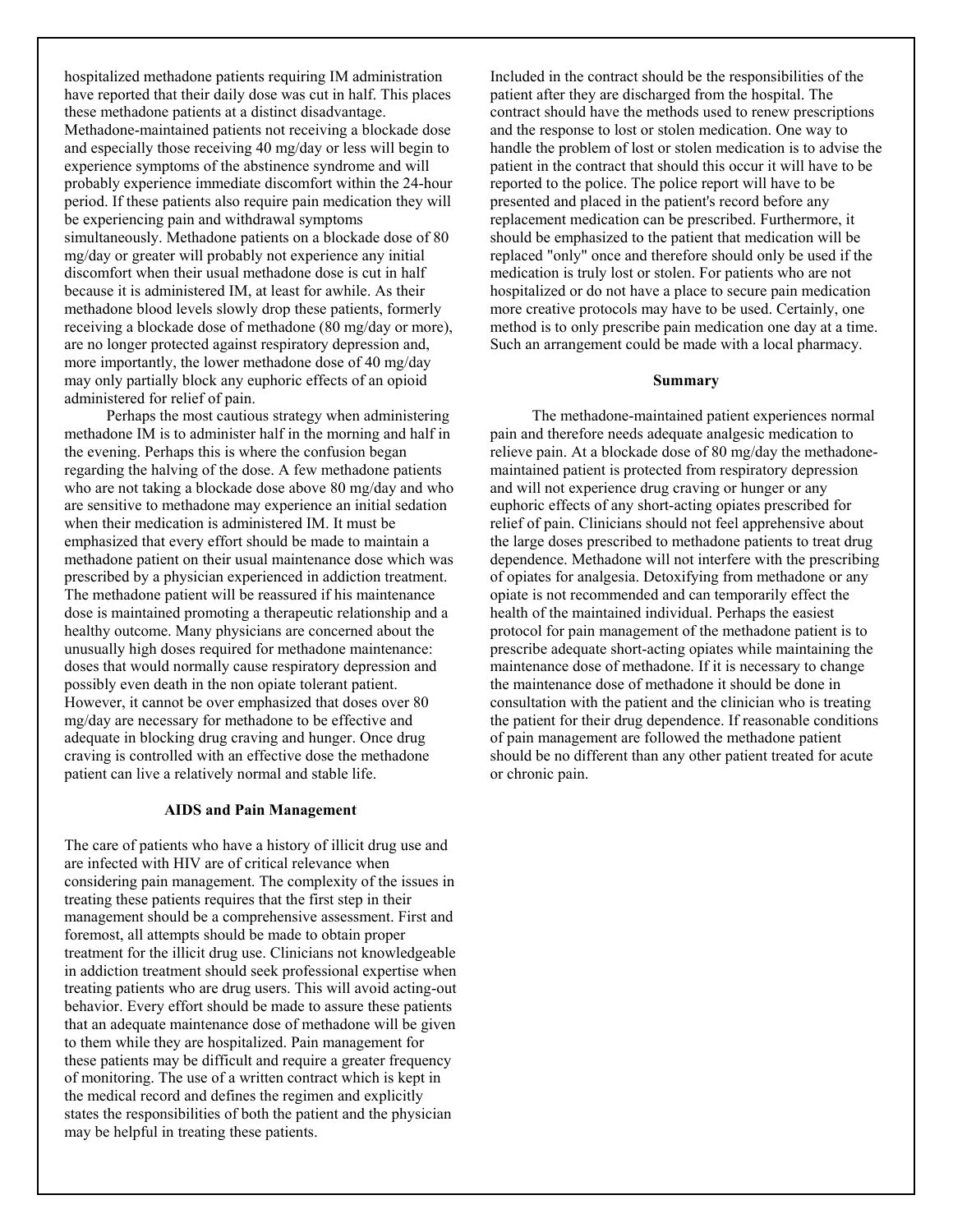#### **References**

Dole, V.P., Nyswander, M.E. and Kreek, M.J. Narcotic blockade. Archives of Internal Medicine 1966 (October) 118: 304-309.

Foley, K.M. The treatment of cancer pain. New England Journal of Medicine 1985 313: 84-95.

Kantor, T.G.; Cantor, R. and Tom, E. A study of hospitalized surgical patients on methadone maintenance. Drug and Alcohol Dependence 1980 6: 163-173.

Jaffe, J.H. Drug addiction and drug abuse. In: Gilman, A.G.; Goodman, L.S.; Rall, T.W.; Murad, F. (eds), The Pharmacological Basis of Therapeutics (7th edition), p 532- 581. New York: Macmillan Publishing Co., 1985.

Kreek, 1983 Health consequences associated with the use of methadone. In: Cooper, J.R.; Altman, F.; Brown, B.S.; Chzechowicz, D. (eds) Research on the Treatment of Narcotic Addiction. Treatment Research Monograph Series, p 456-482. (DHHS no (ADM)83-1281. Rockville, MD: National Institute on Drug Abuse, 1983.

National Alliance of Methadone Advocates, Inc. Personal communication, 1994. Payte, T. Personal communication, 1994.

Portenoy, R.K. and Foley, K.M. Chronic use of opioid analgesics in non-malignant pain: Report of 38 cases. Pain 1986 25: 171-186.

Portenoy, R.K. Opioid therapy in the management of chronic back pain. In: Tollison, C.D. (ed), Interdisciplinary Rehabilitation of Low Back Pain. Baltimore: Williams & Wilkins, 1989.

Portenoy, R.K. and Payne, R. Acute and chronic pain. In: Lowinson, J.H.; Ruiz, P.; Millman, R.B.; Langrod, J.G. (eds), Substance Abuse A Comprehensive Textbook (2nd edition), p 691-721. Baltimore: Williams & Wilkins, 1992.

Rubenstein, R.; Spiro, I and Wolff, W.I. Management of surgical problems in patients on methadone maintenance. American Journal of Surgery 1976 131: 566-569.

Sawe, J.; Hansen, J.; Ginman, C. et al. A patient-controlled dose regimen of methadone in chronic cancer pain. British Medical Journal 1981 282: 771-773.

Twycross, R.G. Clinical experience with diamorphine in advanced malignant disease. International Journal of Clinical Pharmacological Therapeutics and Toxicology 1974 9: 184- 198.

World Health Organization. Technical Report No. 407. Expert Committee on Drug Dependence, 16th Report. Geneva: World Health Organization, 1969.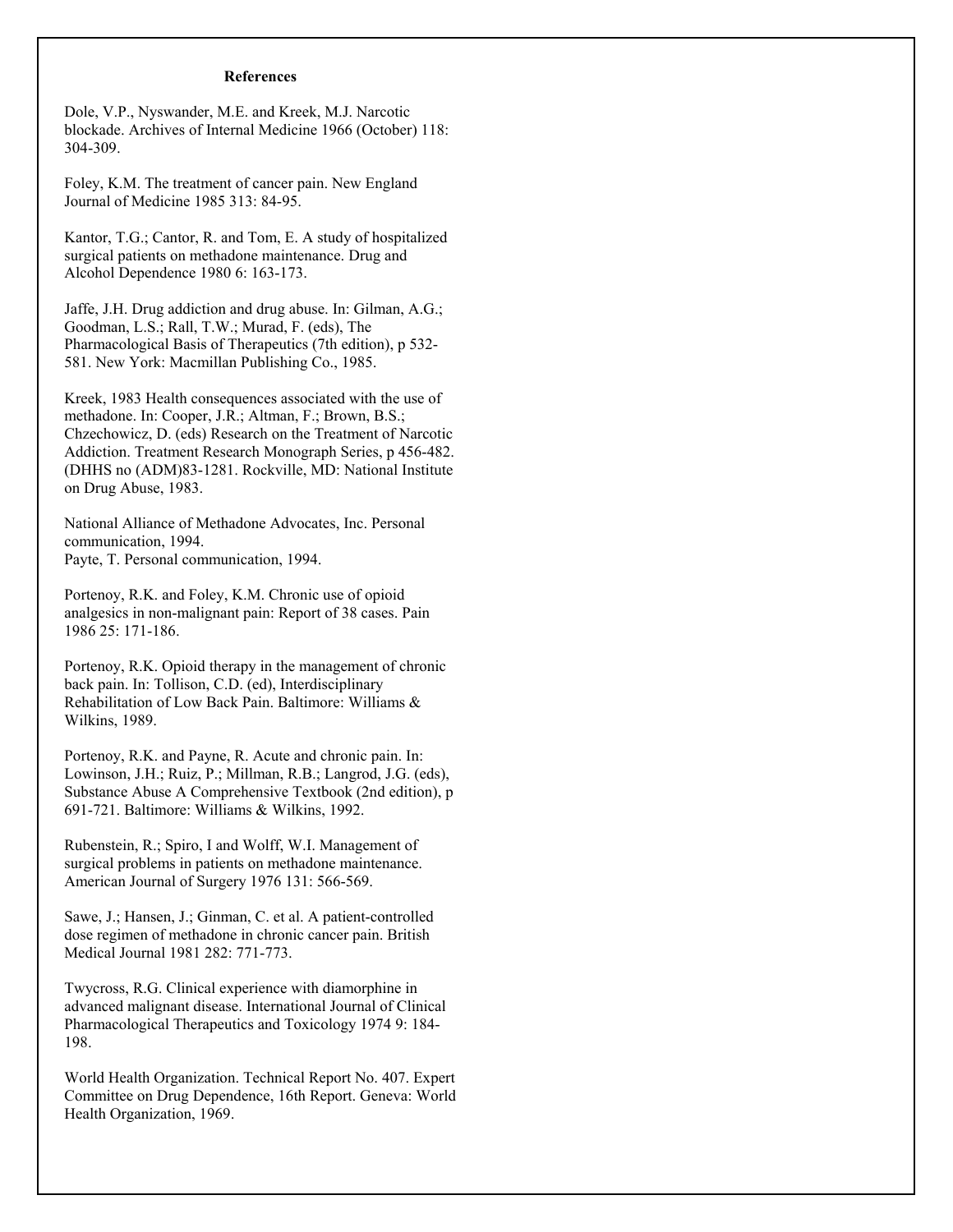## ON YOUR LETTERHEAD

## J. Thomas Payte, M.D. Dear Doctor Letter

### Dear Doctor:

The bearer of this letter is a patient in a methadone maintenance treatment program. Methadone patients frequently need treatment for other medical, surgical, and dental conditions. At times the health professional is not familiar with addictive disease and the various forms of treatment, including maintenance pharmacotherapy using methadone or LAAM. The reaction to being informed about the addictive disease/methadone treatment often includes fear, anger, prejudice, disgust, and other negative subjective responses, none of which contribute to the objective delivery of quality health care. Many patients are very reluctant to provide information to the other health professional about their addiction and treatment with methadone or LAAM because of previous unpleasant experiences. The most common reaction is based on fear and disgust which is inversely proportional to the professional's level of familiarity with addiction medicine and patients with addictive diseases. The purpose of this brief letter is to touch on the most common problems encountered and to offer any assistance I might be able to provide.

It is widely accepted that addictions are diseases and that their treatment is a legitimate part of medical practice. Addictive disease can be characterized as a chronic, relapsing, progressive, probably incurable, and often fatal (if untreated) disorder. The principle diagnostic features are obsession, compulsion, and *continued use despite adverse consequences* (loss of control).

Methadone has been used in the treatment of opioid dependence for over 30 years. It has been found to be both effective and safe in long term administration. An adequate individualized daily dose of methadone eliminates drug craving, prevents the onset of withdrawal, blocks (through opiate cross-tolerance) the effects typical of other opiates, such as heroin or morphine. Efficacy of treatment is based on elimination of or reductions in illicit/inappropriate drug use, elimination or marked reduction in illegal activities, improved employment, pro-social behavior and improved general health. Such treatment has been shown to be effective in reduction of the spread of HIV and other infections. Dramatic reductions in mortality rates are seen in methadone maintained patients in comparison to untreated addicted populations.

The methadone maintained patient develops **complete tolerance to the analgesic, sedative, and euphoric** effects of the maintenance dose of methadone. Tolerance **does not** develop to the effects of *reducing drug hunger and preventing the onset of withdrawal syndrome*. Methadone has a half-life in excess of 24 hours which makes single daily dosing possible. Methadone has a relatively flat blood plasma level curve that will prevent the onset of abstinence syndrome for over 24 hours without causing any sedation, euphoria or impairment of function.

Along with discrimination, and related to the same stigma, the failure to provide adequate treatment of pain methadone maintained patients is a common and very serious problem.. Since the patient is fully tolerant to the maintenance dose of methadone **No analgesia is realized from the regular daily dose of methadone**. Relief of pain depends on maintaining the established tolerance level with methadone and then providing additional analgesia. Studies have shown that exposure to adequate doses of narcotics for the relief of acute severe pain does not compromise treatment of the addiction.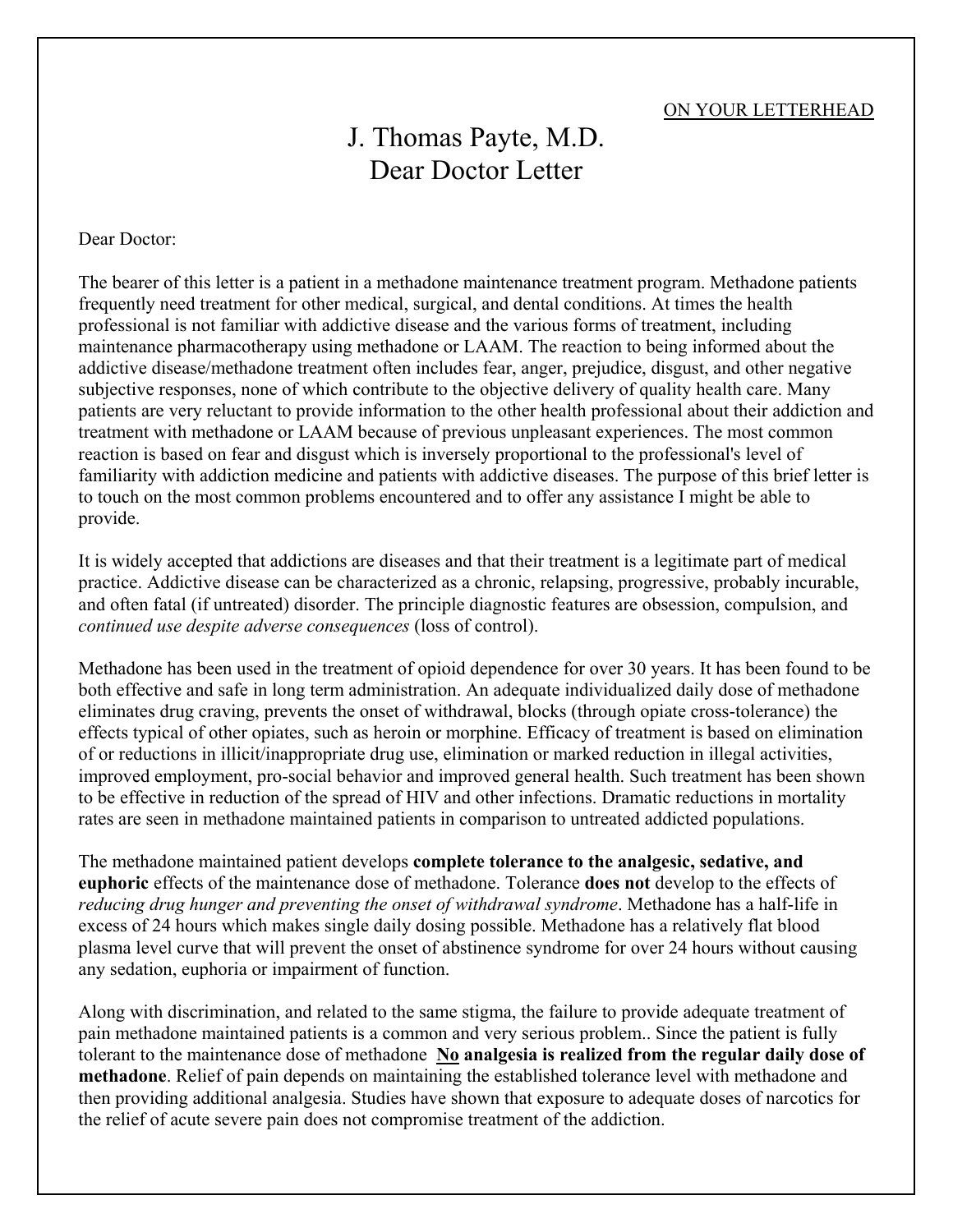Non-narcotic analgesics should be used when pain is not severe. In the event of more severe pain the use of opioid agonist drugs is quite appropriate. The dose of opioid agonist drugs, such as morphine, is usually increased to compensate for the opioid cross tolerance established by the methadone. Also, the duration of analgesia may be less than usual. Doses must be individually titrated to ensure adequate analgesia. Best results are obtained with a scheduled dosing as opposed to PRN. Morphine may be required q 2-3 hours at whatever dose that provides relief.

There is no justification for subjecting a maintenance patient to unnecessary pain and suffering because of their disease or its treatment. Adequate treatment of pain will ensure a more pleasant hospital stay as well as enhance healing and recuperation.

**Opioid partial agonist and agonist/antagonist drugs such as Buprenex, Talwin, Stadol, and Nubaine should never be used in the methadone tolerant individual.** Severe opiate withdrawal syndrome can be precipitated by drugs of this type.

Both propoxyphene and meperidine are known to produce CNS excitatory metabolites. Due to the cross tolerance the higher doses required to achieve analgesia can increase the risk of seizures. For this reason propoxyphene and meperidine should be avoided in the maintenance patient.

The administration of opioid agonist drugs should be closely supervised in terms of quantities and duration. Prescribing for self-administration by the patient should be carefully monitored. If it is necessary to prescribe for self administration, caution should be exercised in the amounts prescribed and refills carefully supervised.

Similar precautions are indicated in the prescribing of sedative/hypnotic and CNS stimulant drugs. The abuse potential of ALL benzodiazepines is quite high.

At times the attending physician is tempted to treat the opioid dependence itself. This is usually attempted by tapering the methadone dose to zero. If successful, the graded reduction may result in a reduction or elimination of the physical dependence but has no effect on the disease itself. Even after the methadone is discontinued significant signs and symptoms of abstinence may persist for several weeks and even months. The relapse rate associated with detoxification alone approaches 100%. A relapse to street/illicit drugs increases risk of overdose, hepatitis, AIDS, and a host of other biomedical, psycho-social, legal, and other complications.

Under some circumstances some form of intervention can be accomplished during a hospital stay for other conditions when desired by the patient and in consultation with the methadone program physician. Such a process should involve experienced addiction professionals with a strong emphasis on continuity of care upon discharge.

If you have any questions or concerns about our mutual patient in relation to methadone or drug dependency please call me. I would be delighted to hear from you.

Sincerely,

Your name and special instructions

This letter was developed by Dr. J. T. Payte for physicians working in methadone treatment to provide to patients when they are treated outside of the clinic.